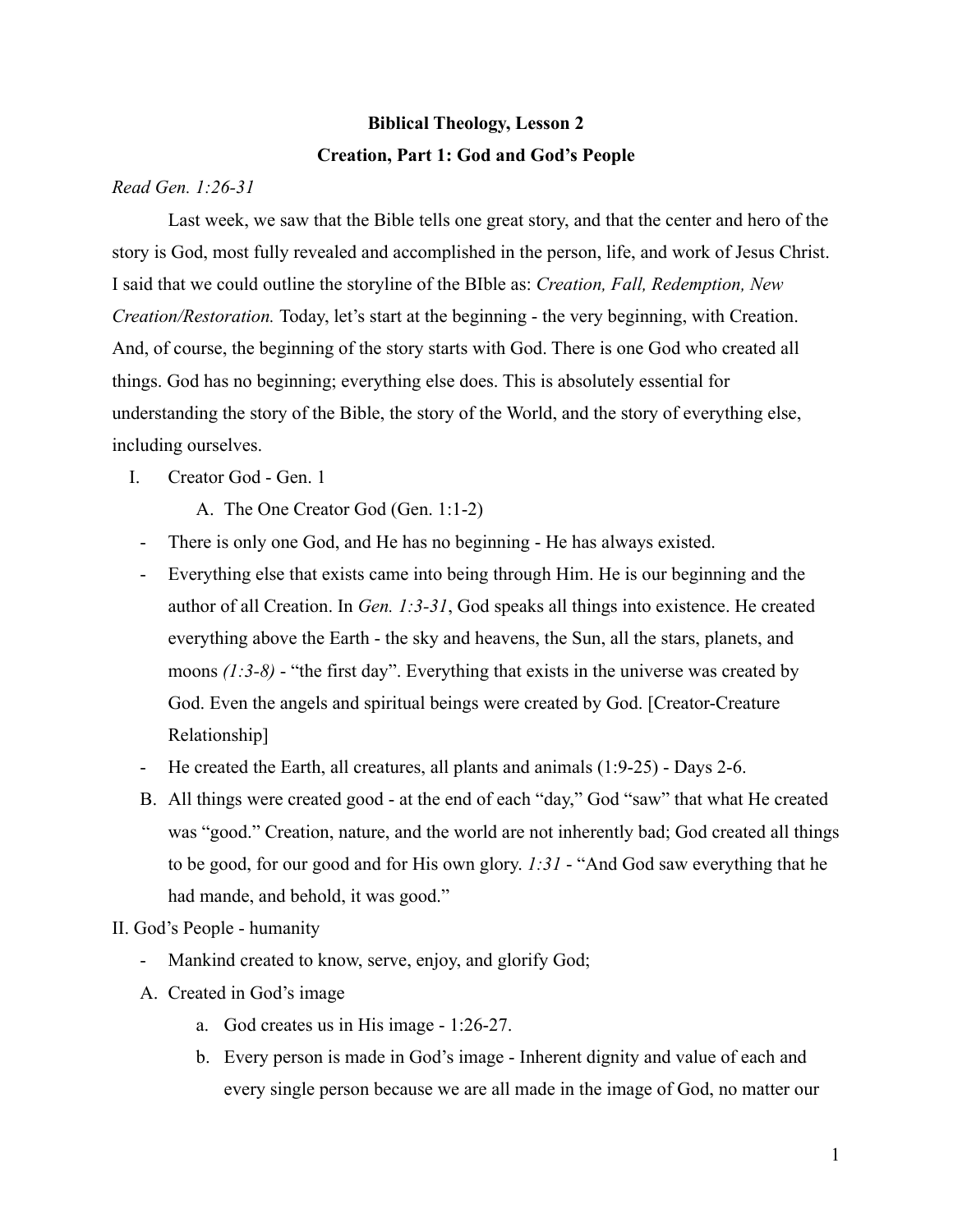ethnicity, intellectual capabilities, socio-economic status, gender, or even whether we have been born yet.

c. Definition of being *made in the image of God:*

What exactly does it mean to be created in God's image? After all, Genesis 1 mentions this, but never defines it. But I think the reason why Moses didn't have to define what he meant by being made in the "image of God" is because such a phrase and concept would have been very familiar and obvious to his original audience. This language of a god having an image-bearer was language used in the Ancient Near East to refer to *something* or *someone* representing that god. For example, the people might build a large statue that represented the god (an idol of a false, pagan god). Think, for example, of a large statue of Zeus in a ancient Greek Temple. That statue was supposed to reflect, resemble, and represent the god, imaging the god who reigned over this territory (or so they would claim).

Similarly, the king himself of many of these ancient, pagan kingdoms was seen as a living image of a god - a living representative of that god. The idea was that the king was seen as representing a particular god and exercising that god's power and rule over a particular people and territory. Because of this, some kings in the ancient Near East were called "sons" of god. That is, there was a relationship between the king and the god. The king was called the god's "son" because he was in the likeness of his god, reflected the god's behavior, and represented the god's rule. So, for example, think of ancient Egypt: the king of Egypt was called the son of the god of Egypt and was the living image of the god of Egypt. And, as the god's son, he was to bear the god's image as he resembled, reflected, and represented the god in his rule over the land of Egypt.

As a good summary, Peter Gentry writes, "In the ancient Near East, since the king is the living statue of the god, he represents the god on earth. He makes the power of the god a present reality. To sum up, the term "image of god" in the culture and language of the ancient Near East in the fifteenth century B.C. would have communicated two main ideas: (1) rulership and (2) sonship. The king is the image of god because he has a relationship to the deity as the son of god and a relationship to the world as ruler for the god."<sup>1</sup>

<sup>1</sup> Peter J. Gentry and Stephen J. Wellum,*Kingdom through Covenant: A Biblical-Theological Understanding of the Covenants*(Wheaton, IL: Crossway, 2012), 192.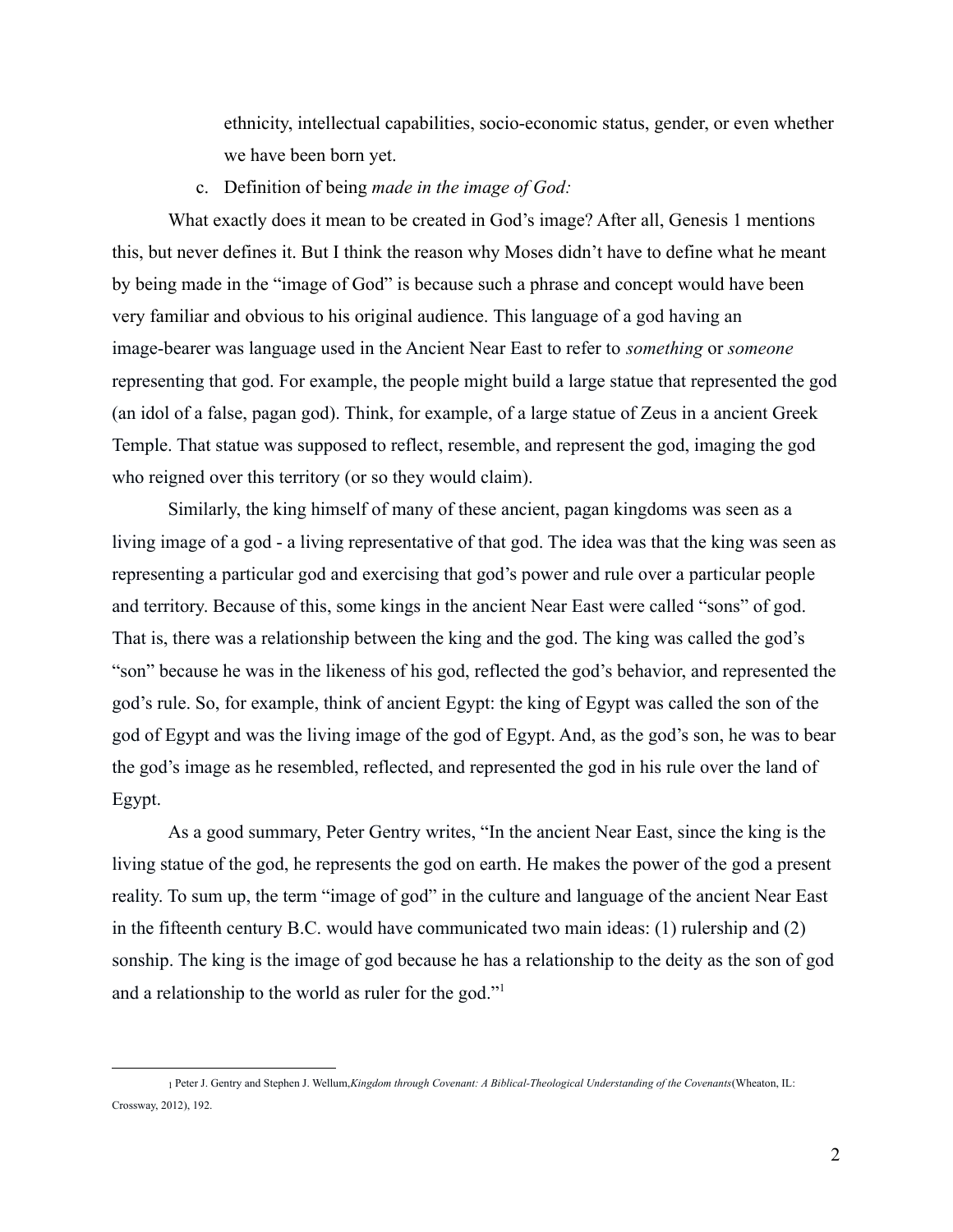1. Rulership - "have dominion" (v.26, 28) - little kings, ruling over creation

Mankind is set over all of the rest that God made on the Earth. Being made "in God's image" means that Mankind was supposed to be God's representative over Creation, being like Him, being in communion with Him, and exercising dominion under God and over Creation.

2. Sonship - dynasty; God's people - God's family. Created to "be fruitful and multiply and fill the earth and subdue it"  $(v.28)$ 

This is why another aspect of being made in the image of God is *being made male and female*

- B. Male and Female
	- 1. God created humanity to be male and female. Both men and women are made in God's image, but that does not mean we are the same in every way. We have equal value, dignity, and importance. But we also have different and complimentary roles biologically, the way we're wired, and also in life, the home, and the church. The world sees these different roles as oppressive toward women, but God gave them to us for our good.
	- 2. God created us male and female. This idea is under attack in our culture today, but at the beginning of the Bible, God tells us that "male" and "female" aren't categories we came up with ourselves, but were created by Him and are inherently good. God also created marriage. It was God's good design, even before the Fall, that human beings would be born male and female, and that we would get married, have children within the context of marriage and the family, and "fill the earth." This is why manhood, womanhood, marriage, and children still exist today as God's good gifts to us. This is why Christians believe that we do not get to redefine gender, sexuality, marriage, or the family. God created them. GOd created them, and they are very good gifts - but only when we understand and use them in the way God designed them. God created each of us to be either male or female - no other options, and we don't get to change that. GOd created marriage to be between one man and one wife - no other options. He intends for sexuality and reproduction to be expressed within marriage.
	- 3. And this isn't arbitrary. Being male and female is part of what it means to be made in the image of God. Our maleness and femaleness represents and pictures God. THis isn't a peripheral part of Christianity that we can take or leave; this isn't an arbitrary or